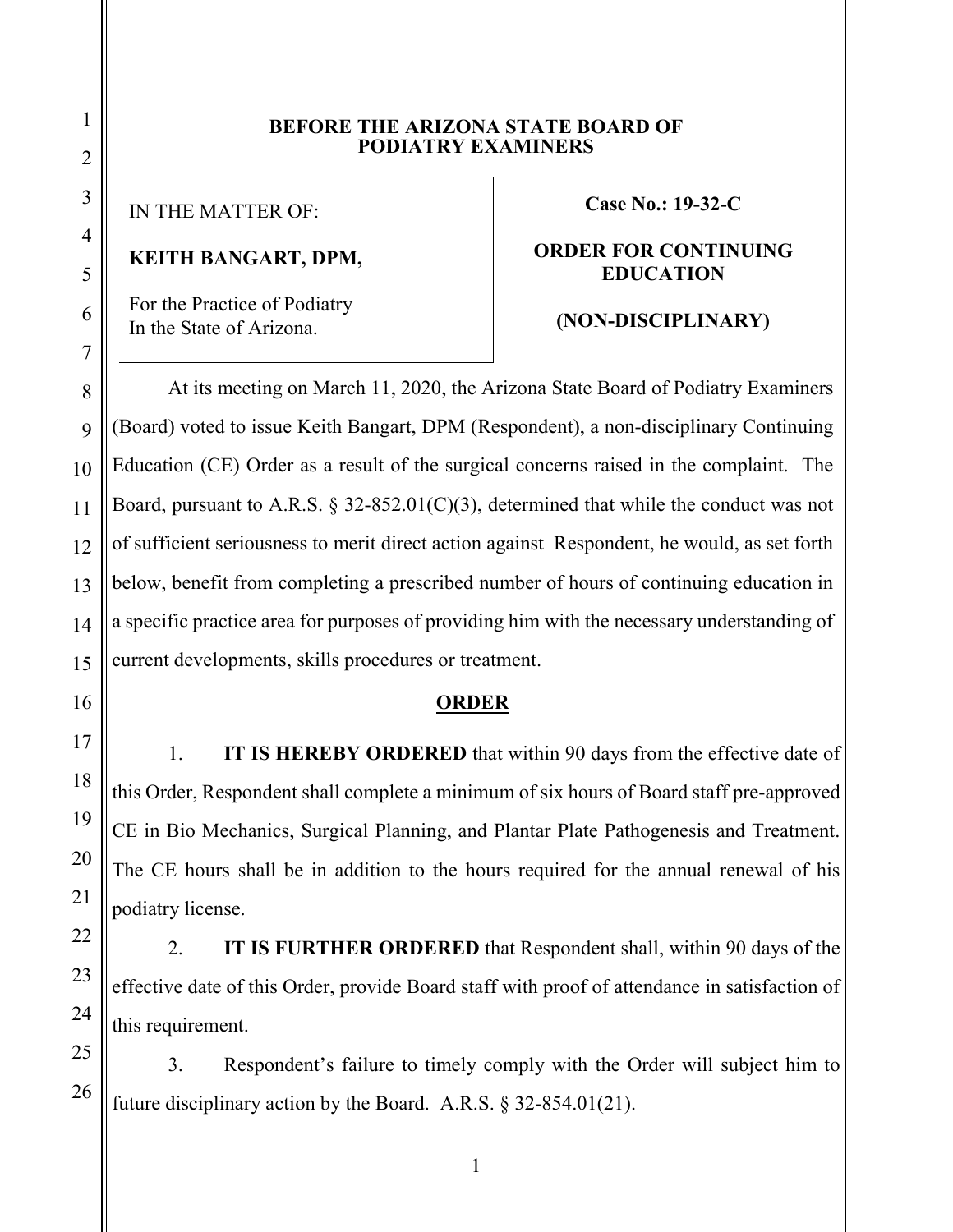4. The effective date of the Order is the date it is signed by the Board's Executive Director. **RIGHT TO APPEAL**

**NOTICE IS HEREBY GIVEN** that, pursuant to A.R.S. § 41-1092.03(B), you may request a formal hearing by notifying the Board in writing within thirty-five (35) days from date of this Order. If you request a formal hearing, you also have the right to request an informal settlement conference by filing a written request with the Board, pursuant to A.R.S. § 41-1092.06, no later than twenty (20) days before the scheduled hearing. The conference will be held within fifteen (15) days after receipt of your request. Please note that you waive any right to object to the participation of the Board's representative in the final administrative decision of the matter if it is not settled at the conference.

DATED THIS  $16^\mathrm{TH}$  DAY OF MARCH 2020.

ARIZONA BOARD OF PODIATRY EXAMINERS

By:

Barbara A. Campbell, D.P.M., Board President